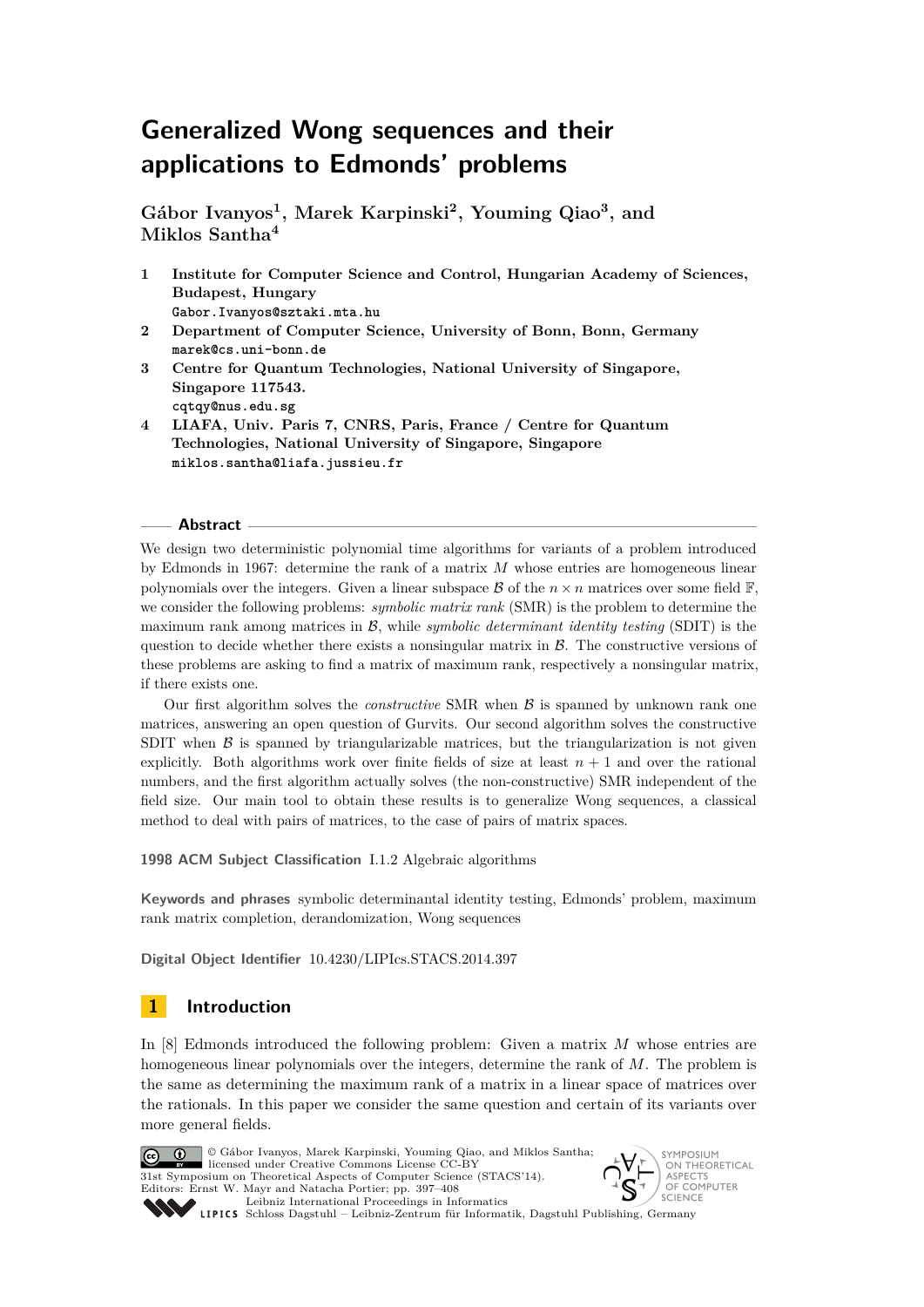Let us denote by  $M(n, \mathbb{F})$  the linear space of  $n \times n$  matrices over a field  $\mathbb{F}$ . We call a linear subspace  $\mathcal{B} \leq M(n, \mathbb{F})$  a *matrix space*. We define the *symbolic matrix rank* problem (SMR) over F as follows: given  $\{B_1, \ldots, B_m\} \subseteq M(n, \mathbb{F})$ , determine the maximum rank among matrices in  $\mathcal{B} = \langle B_1, \ldots, B_m \rangle$ , the matrix space spanned by  $B_i$ 's. The *constructive* version of SMR is to find a matrix of maximum rank in  $\beta$  (this is called the maximum rank matrix completion problem in  $[12]$  and in  $[19]$ . We refer to the weakening of SMR, when the question is to decide whether there exists a nonsingular matrix in  $\mathcal{B}$ , as the *symbolic determinant identity testing* problem (SDIT), the name used by [\[20\]](#page-11-4) (in [\[15\]](#page-11-5) this variant is called Edmonds' problem). The *constructive* version in that case is to find a nonsingular matrix, if there is one in  $\beta$ . We will occasionally refer to any of the above problems as *Edmonds' problem*.

The complexity of the SDIT depends crucially on the size of the underlying field  $\mathbb{F}$ . When  $|\mathbb{F}|$  is a constant then it is NP-hard [\[5\]](#page-10-0), on the other hand if the field size is large enough  $(\text{say } \geq 2n)$  then by the Schwartz-Zippel lemma [\[25,](#page-11-6) [30\]](#page-11-7) it admits an efficient randomized algorithm [\[21\]](#page-11-8). Obtaining a deterministic polynomial-time algorithm for the SDIT would be of fundamental importance, since Kabanets and Impagliazzo [\[20\]](#page-11-4) showed that such an algorithm would imply strong circuit lower bounds which seem beyond current techniques.

Previous works on Edmonds' problems mostly dealt with the case when the given *matrices B*1*, . . . , B<sup>m</sup>* satisfy certain *property*. For example, Lovász [\[22\]](#page-11-9) considered several cases of SMR, including when the  $B_i$ 's are of rank 1, and when they are skew symmetric matrices of rank 2. These classes were then shown to have deterministic polynomial-time algorithms [\[12,](#page-11-2) [23,](#page-11-10) [16,](#page-11-11) [13,](#page-11-12) [11,](#page-11-13) [19\]](#page-11-3), see Section [1.1](#page-2-0) for more details.

Another direction also studied is when instead of the given matrices, the generated *matrix space*  $\mathcal{B} = \langle B_1, \ldots, B_m \rangle$  satisfies certain *property*. Since such a property is just a subset of all matrix spaces, we also call it a *class* of matrix spaces. Gurvits [\[15\]](#page-11-5) has presented an efficient deterministic algorithm for the SDIT over Q, when the matrix space satisfies the so called *Edmonds-Rado property*, whose definition we shall review in Section [1.1.](#page-2-0) For now we only note that this class includes **R1**, the class of *rank*-1 spanned matrix spaces, where a matrix space  $\mathcal{B}$  is in  $\mathbf{R}_1$  if and only if  $\mathcal{B}$  has a basis consisting of rank-1 matrices. This fact was first shown by Lovász [\[22\]](#page-11-9) via a theorem of Rado and Edmonds [\[24,](#page-11-14) [9,](#page-11-15) [28\]](#page-11-16). Gurvits stated as an open question the complexity of the SMR for **R<sup>1</sup>** over finite fields [\[15,](#page-11-5) page 456].

The difference between properties of matrices and properties of matrix spaces is critical for Edmonds' problems. For example, given matrices  $B_1, \ldots, B_m$  $B_1, \ldots, B_m$  $B_1, \ldots, B_m$ , it is presumably hard<sup>1</sup> to determine whether  $\mathcal{B} = \langle B_1, \ldots, B_m \rangle$  is in **R**<sub>1</sub>, and to find generating rank-1 matrices for  $\mathcal{B}$ . Thus the existence of algorithms for SMR when the  $B_i$ 's are rank-1 does not immediately imply algorithms for matrix spaces in **R1**.

Our results are in line with Gurvits' work, namely we present algorithms for two classes of matrix spaces. To be specific, we consider  $\mathbf{R}_1$ , the class of rank-1 spanned matrix spaces, and the class of (upper-)triangularizable matrix spaces, where a matrix space  $\mathcal{B} \leq M(n, \mathbb{F})$  is *triangularizable* if there exist nonsingular  $C, D \in M(n, \mathbb{F}'),$  where  $\mathbb{F}'$  is some extension field of F, such that for all  $B \in \mathcal{B}$ , the matrix  $DBC^{-1}$  is upper-triangular.

To ease the description of our results, we make a few definitions and notations. We denote by rank(*B*) the rank of a matrix *B*, and we set corank(*B*) =  $n - \text{rank}(B)$ . For a matrix space B we set rank $(B)$  = max{rank $(B)$  |  $B \in B$ } and corank $(B)$  = *n* - rank $(B)$ . We say that B is *singular* if  $rank(\mathcal{B}) < n$ , that is if  $\mathcal{B}$  does not contain a nonsingular element, and *nonsingular* 

<span id="page-1-0"></span><sup>1</sup> At present, we are not aware of the deterministic complexity of computing a rank-1 basis for matrix spaces in  $\mathbf{R}_1$ . Gurvits made a similar comment in [\[14\]](#page-11-17).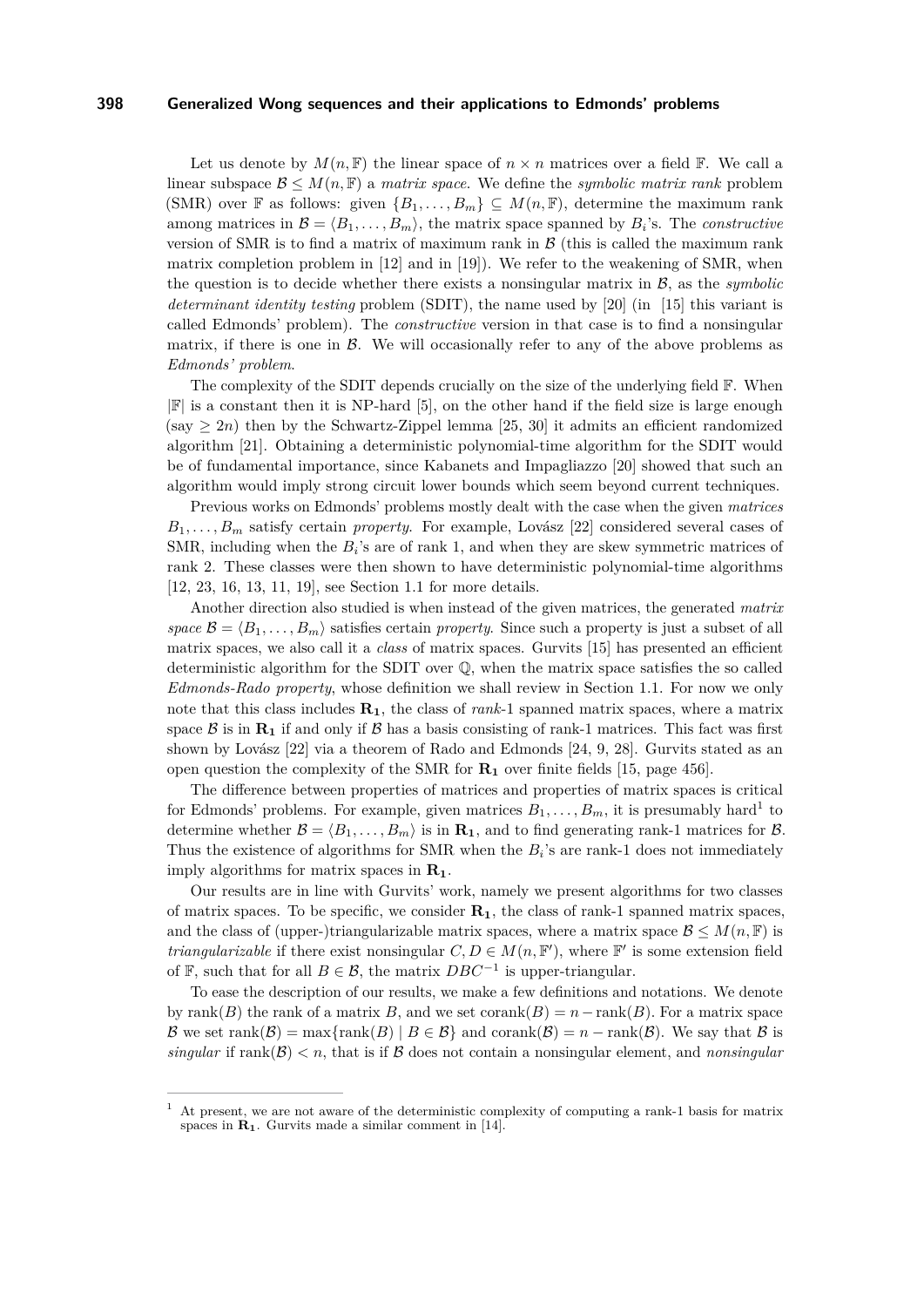otherwise. For a subspace  $U \leq \mathbb{F}^n$ , we set  $\mathcal{B}(U) = \langle B(u) | B \in \mathcal{B}, u \in U \rangle$ . Let *c* be a nonnegative integer. We say that *U* is a *c-singularity witness of*  $\mathcal{B}$ , if  $\dim(U) - \dim(\mathcal{B}(U)) \geq c$ . and *U* is a *singularity witness* of  $\beta$  if for some  $c > 0$ , it is a *c*-singularity witness.

Note that if there exists a singularity witness of  $\beta$  then  $\beta$  can only be singular. Let us define the *discrepancy* of B as disc(B) = max{ $c \in \mathbb{N}$  |  $\exists$  *c*-singularity witness of B}. Then it is also clear that corank $(\mathcal{B})$  > disc( $\mathcal{B}$ ). We now state our main theorems.

<span id="page-2-1"></span>**In Theorem 1.** Let  $\mathbb{F}$  be either  $\mathbb{Q}$  or a finite field. There is a deterministic polynomial-time *algorithm which solves the SMR if* B *is spanned by rank-1 matrices. If the size of the field* F *is at least n* + 1*, the algorithm solves the constructive SMR, and it also outputs a* corank(B)*-singularity witness.*

<span id="page-2-2"></span> $\triangleright$  **Theorem 2.** Let  $\mathbb F$  be either  $\mathbb Q$  or a finite field of size at least  $n+1$ . There is a determin*istic polynomial-time algorithm which solves the constructive SDIT if* B *is triangularizable. Furthermore, over finite fields, when* B *is singular it also outputs a singularity witness.*

We remark that Theorem [1](#page-2-1) remains true if we weaken the assumptions by only requiring that B is rank-1 spanned over some extension field of  $\mathbb F$  rather than over  $\mathbb F$ . Also, instead of assuming that the whole space  $\beta$  is rank-1 spanned it is sufficient to suppose that a subspace of  $\beta$  of co-dimension one is spanned by rank-1 matrices. While the first extension can be achieved easily, the second extension requires some more work (though mostly technical).

## <span id="page-2-0"></span>**1.1 Comparison with previous works**

The idea of singularity witnesses was already present in Lovász's work [\[22\]](#page-11-9). Among other things, Lovász showed that for the rank-1 spanned case, the equality corank( $\mathcal{B}$ ) = disc( $\mathcal{B}$ ) holds, by reducing it to Edmonds' Matroid Intersection theorem [\[9\]](#page-11-15), which in turn can be deduced from Rado's matroidal generalization of Hall's theorem [\[24\]](#page-11-14) (see also [\[28\]](#page-11-16)). Inspired by this fact, Gurvits defined the *Edmonds-Rado property* as the class of matrix spaces which are either nonsingular, or have a singularity witness. He listed several subclasses of the Edmonds-Rado class, including **R<sup>1</sup>** (by the aforementioned result of Lovász) and triangularizable matrices. A well-known example of a matrix space without the Edmonds-Rado property is the linear space of skew symmetric matrices of size 3 [\[22\]](#page-11-9).

As we stated already, Gurvits has presented a polynomial-time deterministic algorithm for the SDIT over Q for matrix spaces with the Edmonds-Rado property. Therefore over Q, his algorithm covers the SDIT for  $\mathbf{R}_1$  and for triangularizable matrices. Our algorithms are valid not only over Q but also over finite fields. In the triangularizable case we also deal with the SDIT, but for  $\mathbf{R}_1$  we solve the more general SMR. In fact, it is not hard to reduce SMR for the general to SMR for the triangularizable case (see Lemma 26 in [\[18\]](#page-11-18)), so solving SMR for the triangularizable case is as hard as the general case. In both cases the algorithms solve the constructive version of the problems, and they also construct singularity witnesses, except for the SDIT over the rationals. Finally, they work in polynomial time when the field size is at least  $n + 1$ . Moreover, for  $\mathbf{R}_1$  the algorithm solves the non constructive SMR in polynomial time regardless of the field size, settling the open problem of Gurvits.

Over fields of constant size, the SMR has certain practical implications [\[16,](#page-11-11) [17\]](#page-11-19), but is shown to be NP-hard [\[5\]](#page-10-0) in general. Some special cases have been studied, mostly in the form of the *mixed matrices*, that is linear matrices where each entry is either a variable or a field element. Then by restricting the way variables appear in the matrices some cases turn out to have efficient deterministic algorithms, including when every variable appears at most once ([\[16\]](#page-11-11), building on [\[12,](#page-11-2) [23\]](#page-11-10)), and when the mixed matrix is skew-symmetric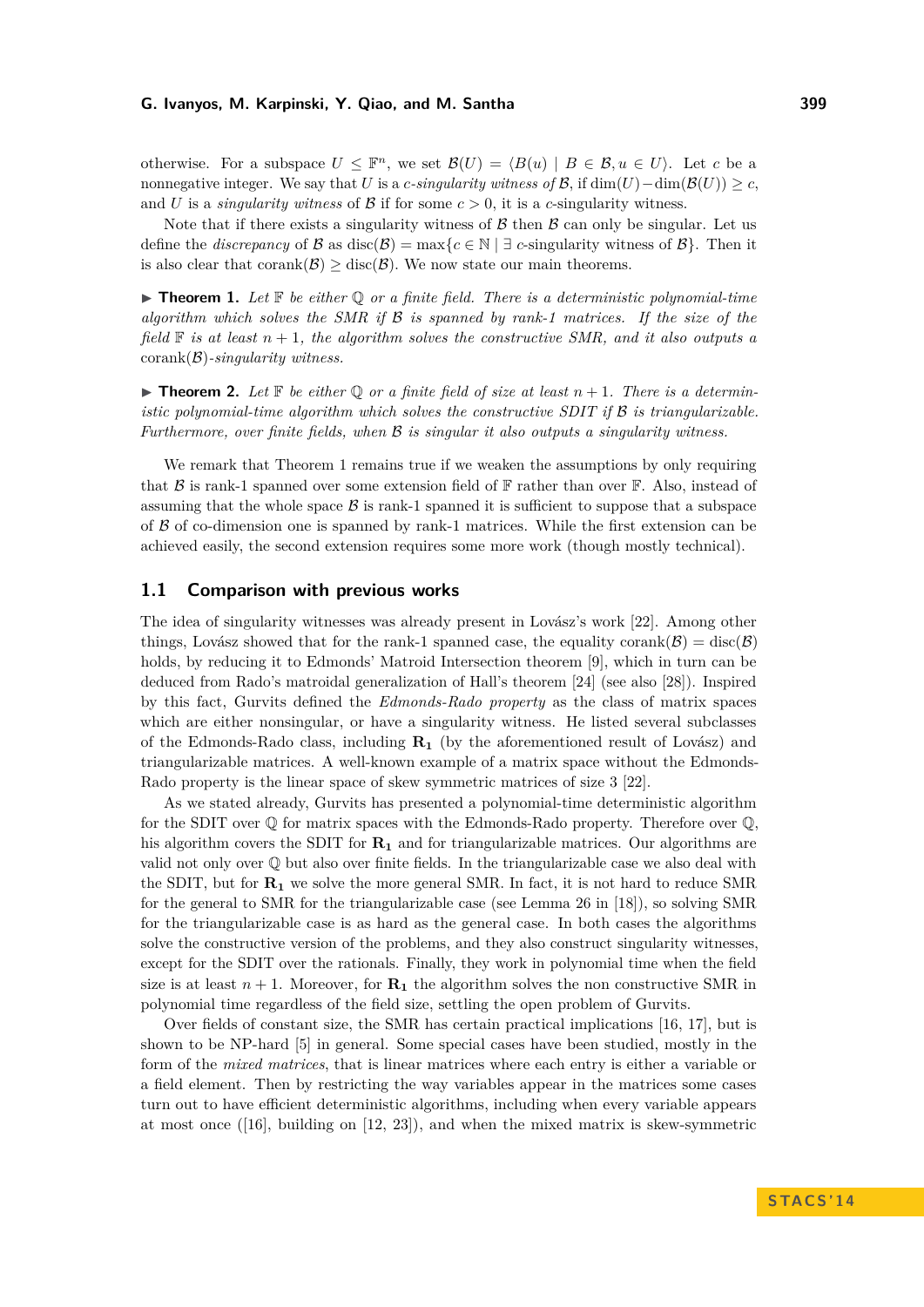and every variable appears at most twice ([\[13,](#page-11-12) [11\]](#page-11-13)). Finally in [\[19\]](#page-11-3), Ivanyos, Karpinski and Saxena present a deterministic polynomial-time algorithm for the case when among the input matrices  $B_1, \ldots, B_m$  all but  $B_1$  are of rank 1.

As a computational model of polynomials, determinants with affine polynomial entries turn out to be equivalent to algebraic branching programs (ABPs) [\[27,](#page-11-20) [4\]](#page-10-1) up to a polynomial overhead. Thus the identity test for ABPs is the same as SDIT. For restricted classes of ABPs, (quasi)polynomial-time deterministic identity test algorithms have been devised (cf. [\[10\]](#page-11-21) and the references therein). Note that identity test results for SDIT and ABPs are in general incomparable. For an application of SDIT to quantum information processing see [\[6\]](#page-10-2).

Let us comment briefly on the main technical tool we use in our algorithms. We generalize the first and second Wong sequences for matrix pencils (essentially two-dimensional matrix spaces) which have turned out to be useful among others in the area of linear differentialalgebraic equations (see the recent survey  $[26]$ ). These were originally defined in  $[29]$  for a pair of matrices (*A, B*), and were recently used to compute the Kronecker normal form in a numerical stable way [\[2,](#page-10-3) [3\]](#page-10-4). We generalize Wong sequences to the case  $(A, B)$  where A and  $\beta$  are matrix spaces, and show that they have analogous basic properties to the original ones. We relate the generalized Wong sequences to Edmonds' problems via singularity witnesses. Essentially this connection allows us to design the algorithm for **R<sup>1</sup>** using the second Wong sequence, and the algorithm for triangularizable matrix spaces using the first Wong sequence. We remark that techniques similar to the second Wong sequence were already used in [\[19\]](#page-11-3).

**Organization.** In Section [2](#page-3-0) we define Wong sequences of a pair of matrix spaces, and present their basic properties. In Section [3](#page-5-0) the connection between the second Wong sequence and singularity witnesses is shown. Based on this connection we introduce the power overflow problem, and reduce the SMR to it. We also prove here Theorem [1](#page-2-1) under the hypothesis that there is a polynomial time algorithm for the power overflow problem. In Section [4](#page-8-0) we show an algorithm for the power overflow problem that works in polynomial time for rank-1 spanned matrix spaces. In Section [5](#page-9-0) the algorithm for Theorem [2](#page-2-2) is outlined, which works for triangularizable matrix spaces. The readers are referred to the full version [\[18\]](#page-11-18) for certain missing details, and some discussion on the Edmonds-Rado class and some subclasses.

# <span id="page-3-0"></span>**2 Wong sequences for pairs of matrix spaces**

For  $n \in \mathbb{N}$ , we set  $[n] = \{1, \ldots, n\}$ . We use 0 to denote the zero vector space. In this section we generalize the classical Wong sequences of matrix pencils to the situation of pairs of matrix subspaces. This is the main technical tool in this work. Let  $V$  and  $V'$  be finite dimensional vector spaces over a field  $\mathbb{F}$ , and let  $\text{Lin}(V, V')$  be the vector space of linear maps from *V* to *V'*. We set  $n = \dim(V)$  and  $n' = \dim(V')$ . For  $A \in \text{Lin}(V, V')$ , and linear subspaces  $A \leq \text{Lin}(V, V'), U \leq V$  and  $W \leq V'$ , we define  $A(U) = \{A(u) \mid u \in U\}$ ,  $\mathcal{A}(U) = \{ \{ A(u) \mid A \in \mathcal{A}, u \in U \} \}, A^{-1}(W) = \{ v \in V \mid A(v) \in W \}, \text{ and } A^{-1}(W) = \{ v \in V \mid A(v) \in W \}$  $\forall A \in \mathcal{A}, A(v) \in W$ . Observe that  $A(U)$ ,  $A(U)$  are linear subspaces of V', whereas  $A^{-1}(W)$ and  $\mathcal{A}^{-1}(W)$  are subspaces of *V*. Also note that  $\mathcal{A}(U) = \langle \cup_{A \in \mathcal{A}} A(U) \rangle$  and  $\mathcal{A}^{-1}(W) =$  $\cap_{A \in \mathcal{A}} A^{-1}(W)$ . Moreover, if A is spanned by  $\{A_1, \ldots, A_m\}$ , then  $\mathcal{A}(U) = \langle \cup_{i \in [m]} A_i(U) \rangle$ , and  $\mathcal{A}^{-1}(W) = \bigcap_{i \in [m]} A_i^{-1}(W)$ . Some easy and useful facts are the following.

- <span id="page-3-1"></span>► Fact 3. For  $A, B \text{ ≤ } \text{Lin}(V, V')$ , and  $U, S \text{ ≤ } V, W, T \text{ ≤ } V'$ , we have:
- **1.** If  $U \subseteq S$  and  $W \subseteq T$ , then  $\mathcal{A}(U) \subseteq \mathcal{A}(S)$  and  $\mathcal{A}^{-1}(W) \subseteq \mathcal{A}^{-1}(T)$ ;
- **2.** If  $\mathcal{B}(U) \subseteq \mathcal{A}(U)$  and  $\mathcal{B}(S) \subseteq \mathcal{A}(S)$ , then  $\mathcal{B}(\langle U \cup S \rangle) \subseteq \mathcal{A}(\langle U \cup S \rangle)$ ;
- **3.** If  $\mathcal{B}^{-1}(W) \supseteq \mathcal{A}^{-1}(W)$  and  $\mathcal{B}^{-1}(T) \supseteq \mathcal{A}^{-1}(T)$ , then  $\mathcal{B}^{-1}(W \cap T) \supseteq \mathcal{A}^{-1}(W \cap T)$ ;
- 4.  $\mathcal{A}^{-1}(\mathcal{A}(U)) \supseteq U$ , and  $\mathcal{A}(\mathcal{A}^{-1}(W)) \subseteq W$ .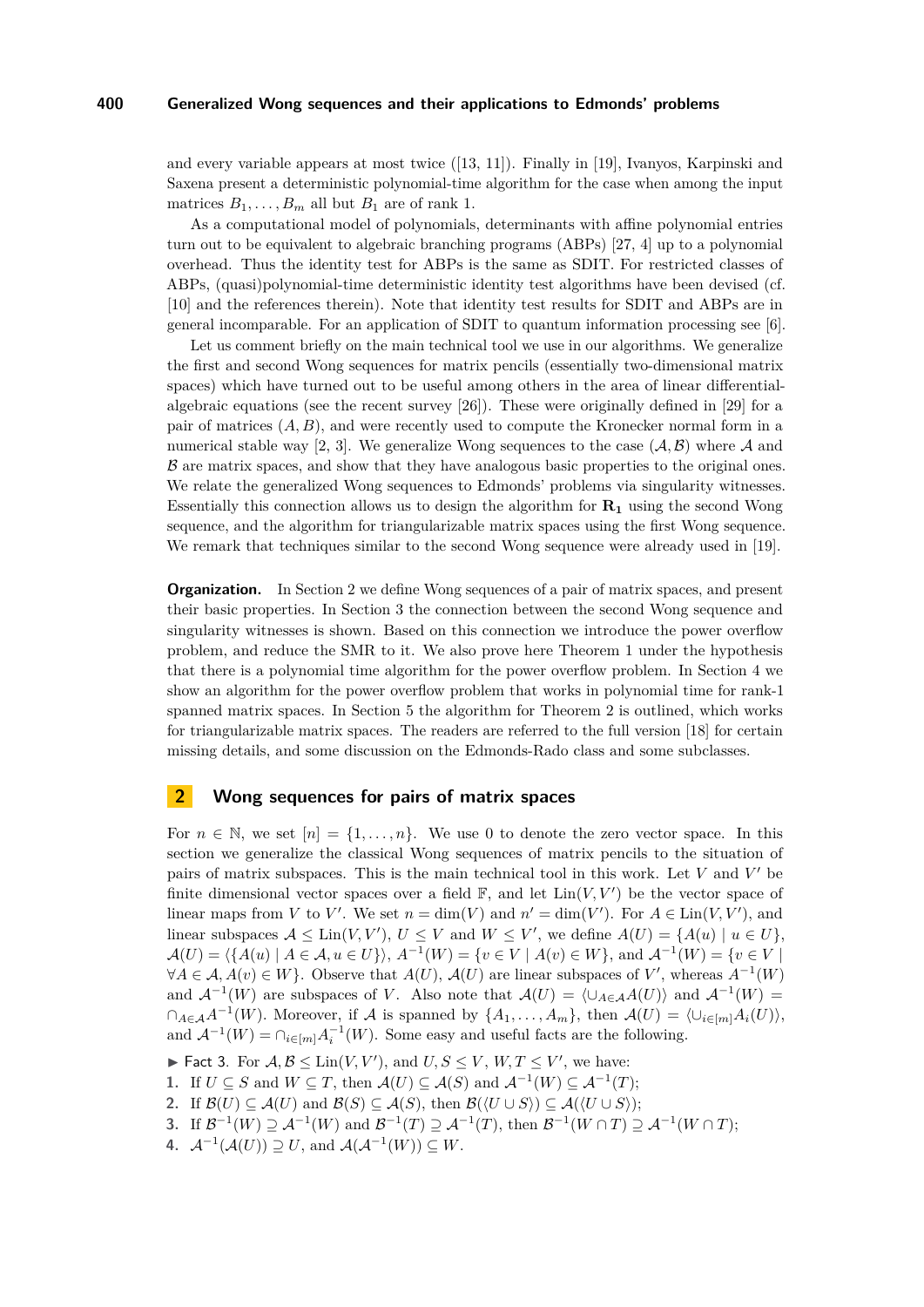We now define the two Wong sequences for a pair of matrix subspaces.

▶ **Definition 4.** Let  $A, B \leq \text{Lin}(V, V')$ . The sequence of subspaces  $(U_i)_{i \in \mathbb{N}}$  of *V* is called the *first Wong sequence of*  $(A, B)$ , where  $U_0 = V$ , and  $U_{i+1} = \mathcal{B}^{-1}(A(U_i))$ . The sequence of subspaces  $(W_i)_{i \in \mathbb{N}}$  of  $V'$  is called the *second Wong sequences of*  $(A, \mathcal{B})$ , where  $W_0 = 0$ , and  $W_{i+1} = \mathcal{B}(\mathcal{A}^{-1}(W_i)).$ 

When  $A = \langle A \rangle$  and  $B = \langle B \rangle$  are one dimensional matrix spaces, the Wong sequences for  $(\mathcal{A}, \mathcal{B})$  coincide with the classical Wong sequences for the matrix pencil  $Ax - B$  [\[29,](#page-11-23) [2\]](#page-10-3). The following properties are straightforward generalizations of those for classical Wong sequences. We start by considering the first Wong sequence.

<span id="page-4-0"></span>**► Proposition 5.** Let  $(U_i)_{i\in\mathbb{N}}$  be the first Wong sequence of  $(A, B)$ . Then for all  $i \in \mathbb{N}$ , we have  $U_{i+1} \subseteq U_i$ . Furthermore,  $U_{i+1} = U_i$  if and only if  $\mathcal{B}(U_i) \subseteq \mathcal{A}(U_i)$ .

**Proof.** Firstly we show that  $U_{i+1} \subseteq U_i$ , for every  $i \in \mathbb{N}$ . For  $i = 0$ , this holds trivially. For *i* > 0, by Fact [3](#page-3-1) (1) we get  $U_{i+1} = \mathcal{B}^{-1}(\mathcal{A}(U_i)) \subseteq \mathcal{B}^{-1}(\mathcal{A}(U_{i-1})) = U_i$ , since  $U_i \subseteq U_{i-1}$ .

Suppose now that  $\mathcal{B}(U_i) \subseteq \mathcal{A}(U_i)$ , for some *i*. Then  $U_i \subseteq \mathcal{B}^{-1}(\mathcal{B}(U_i)) \subseteq \mathcal{B}^{-1}(\mathcal{A}(U_i))$ respectively by Fact [3](#page-3-1) (4) and (1), which gives  $U_{i+1} = U_i$ . If  $\mathcal{B}(U_i) \nsubseteq \mathcal{A}(U_i)$  then there exist  $B \in \mathcal{B}$  and  $v \in U_i$  such that  $B(v) \notin \mathcal{A}(U_i)$ . Thus  $v \notin \mathcal{B}^{-1}(\mathcal{A}(U_i)) = U_{i+1}$ , which gives  $U_{i+1} \subset U_i$ . . January 1980, January 2001, January 2002, January 2003, January 2003, January 2003, January 2003, January 20<br>January 2003, January 2003, January 2003, January 2003, January 2003, January 2003, January 2003, January 2003

Given Proposition [5,](#page-4-0) we see that the first Wong sequence stabilizes after at most *n* steps at some subspace. That is, for any  $(A, B)$ , there exists  $\ell \in \{0, \ldots, n\}$ , such that *U*<sub>0</sub> ⊃ *U*<sub>1</sub> ⊃ · · · ⊃ *U*<sub> $\ell$ </sub> = *U*<sub> $\ell+1$ </sub> = .... In this case we call the subspace *U*<sub> $\ell$ </sub> the *limit* of  $(U_i)_{i \in \mathbb{N}}$ , and we denote it by  $U^*$ .

► Proposition 6. *U*<sup>\*</sup> is the largest subspace  $T \leq V$  such that  $\mathcal{B}(T) \subseteq \mathcal{A}(T)$ .

**Proof.** By Proposition [5](#page-4-0) we know that  $U^*$  satisfies  $\mathcal{B}(U^*) \subseteq \mathcal{A}(U^*)$ . Consider an arbitrary  $T \leq V$  such that  $\mathcal{B}(T) \subseteq \mathcal{A}(T)$ , we show by induction that  $T \subseteq U_i$ , for all *i*. When  $i = 0$  this trivially holds. Suppose that  $T \subseteq U_i$ , for some *i*. Then by repeated applications of Fact [3](#page-3-1) we have  $T \subseteq \mathcal{B}^{-1}(\mathcal{B}(T)) \subseteq \mathcal{B}^{-1}(\mathcal{A}(T)) \subseteq \mathcal{B}^{-1}(\mathcal{A}(U_i)) = U_{i+1}$ . ◀

Analogous properties hold for the second Wong sequence  $(W_i)_{i\in\mathbb{N}}$ . In particular the sequence stabilizes after at most *n*' steps, and there exists a *limit* subspace  $W^*$  of  $(W_i)_{i \in \mathbb{N}}$ . We summarize them in the following proposition.

**► Proposition 7.** Let  $(W_i)_{i \in \mathbb{N}}$  be the second Wong sequence of  $(A, \mathcal{B})$ . Then

**1.**  $W_{i+1} \supseteq W_i$ , for all  $i \in \mathbb{N}$ . Furthermore,  $W_{i+1} = W_i$  if and only if  $\mathcal{B}^{-1}(W_i) \supseteq \mathcal{A}^{-1}(W_i)$ .

2. The limit subspace  $W^*$  is the smallest subspace  $T \leq V'$  s.t.  $\mathcal{B}^{-1}(T) \supseteq \mathcal{A}^{-1}(T)$ .

It is worth noting that the second Wong sequence can be viewed as the dual of the first one in the following sense. Assume that  $V$  and  $V'$  are equipped with nonsingular symmetric bilinear forms, both denoted by  $\langle , \rangle$ . For a linear map  $A: V \to V'$  let  $A^T: V' \to V$ stand for the transpose of *A* with respect to  $\langle, \rangle$ . This is the unique map with the property  $\langle A^{\mathrm{T}}(u), v \rangle = \langle u, A(v) \rangle$ , for all  $u \in V'$  and  $v \in V$ . For a matrix space A, let  $A^{\mathrm{T}}$  be the space  ${A^T | A \in \mathcal{A}}$ . For  $U \leq V$ , the orthogonal subspace of *U* is defined as  $U^{\perp} = \{v \in V \mid \langle v, u \rangle = 0\}$ for all  $u \in U$ }. Similarly we define  $W^{\perp}$  for  $W \leq V'$ . Then we have  $((A^{T})^{-1}(U)))^{\perp} = \mathcal{A}(U^{\perp}),$ and  $(\mathcal{A}^{\mathrm{T}}(V))^{\perp} = \mathcal{A}^{-1}(V^{\perp})$ . It can be verified that if  $(W_i)_{i \in \mathbb{N}}$  is the second Wong sequence of  $(A, B)$  and  $(U_i)_{i \in \mathbb{N}}$  the first Wong sequence of  $(A^T, B^T)$ , then  $W_i = U_i^{\perp}$ . We note that the duality of Wong sequences was, already derived in [\[2\]](#page-10-3) for pairs of matrices.

For a matrix space A and a subspace  $U \leq V$  given in terms of a basis we can compute  $\mathcal{A}(U)$  by applying the basis elements for  $\mathcal A$  to those of  $U$  and then selecting a maximal set of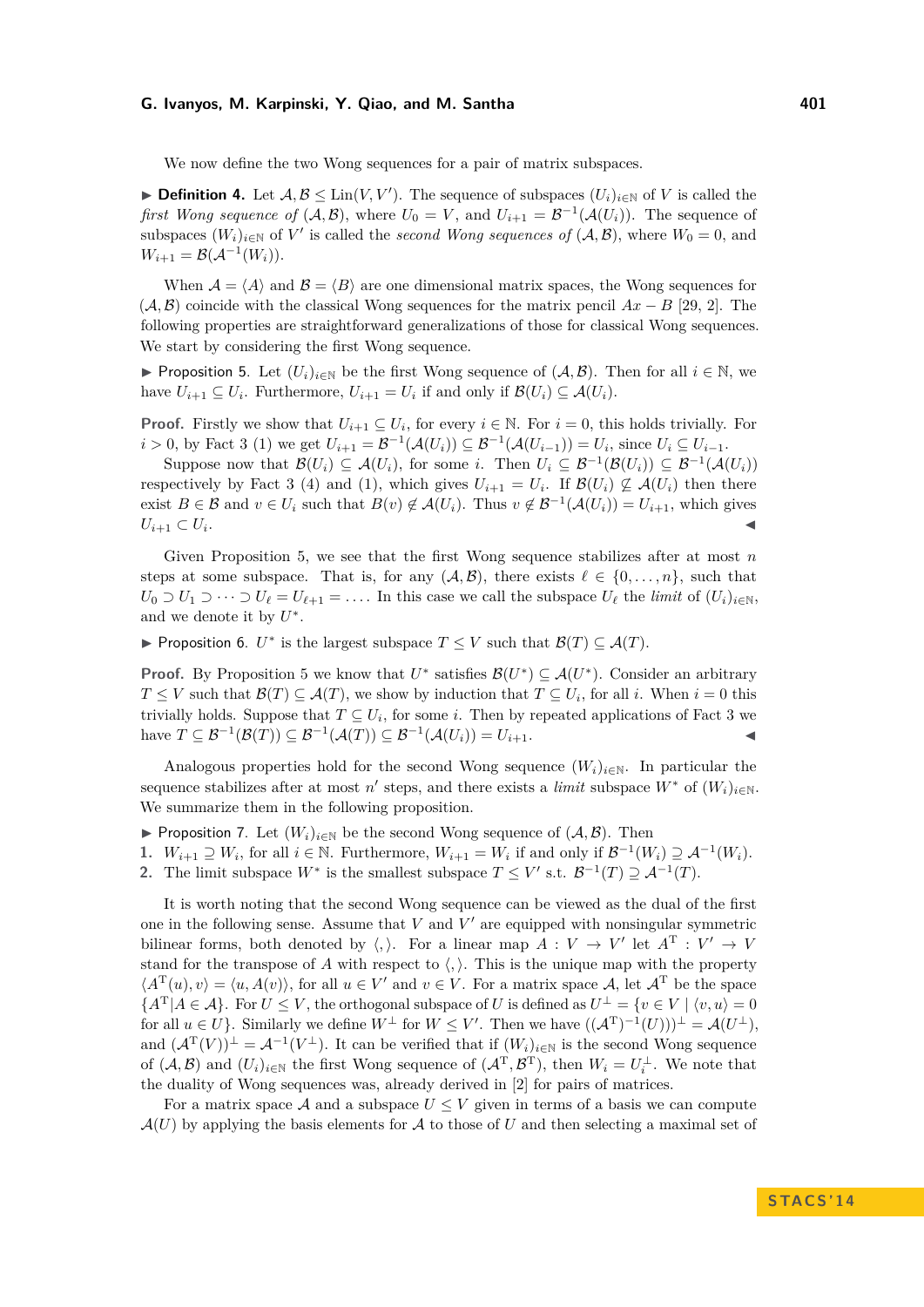linearly independent vectors. A possible way of computing  $\mathcal{A}^{-1}(U)$  for  $U \leq V'$  is to compute first  $U^{\perp}$ , then  $\mathcal{A}^{\mathrm{T}}(U^{\perp})$  and finally  $\mathcal{A}^{-1}(U) = (\mathcal{A}^{\mathrm{T}}(U^{\perp}))^{\perp}$ . Therefore we have

**Proposition 8.** Wong sequences can be computed using  $(n + n')^{O(1)}$  arithmetic operations.

Unfortunately, we are unable to prove that over the rationals the bit length of the entries of the bases describing the Wong sequences remain polynomially bounded in the length of the data for A and B. However, in Section [3.1](#page-5-1) we show that if  $A = \langle A \rangle$ , then the first few members of the second Wong sequence which happen to be contained in im(*A*) can be computed in polynomial time using an iteration of multiplying vectors by matrices from a basis for B and by a pseudo-inverse of *A*.

We also observe that if we consider the bases for  $A$  and  $B$  as matrices over an extension field  $\mathbb{F}'$  of  $\mathbb F$  then the members of the Wong sequences over  $\mathbb F'$  are just the  $\mathbb F'$ -linear spaces spanned by the corresponding members of the Wong sequences over F. In particular, the limit of the first Wong sequence over F is nontrivial if and only if the limit of the first Wong sequence over  $\mathbb{F}'$  is nontrivial.

# <span id="page-5-0"></span>**3 The second Wong sequence and singularity witnesses**

# <span id="page-5-1"></span>**3.1 The connection**

As in Section [2,](#page-3-0) let  $V$  and  $V'$  be finite dimensional vector spaces over a field  $\mathbb{F}$ , of respective dimensions *n* and *n'*. For  $A \in \text{Lin}(V, V')$  we set corank $(A) = \dim(\ker(A))$ . For  $B \le$  $\text{Lin}(V, V')$ , the concepts of *c*-singularity witnesses, disc( $\mathcal{B}$ ) and corank( $\mathcal{B}$ ), defined for the case when  $n = n'$ , can be generalized naturally to B. We also have that corank(B)  $\geq$  disc(B), and that a corank( $\mathcal{B}$ )-singularity witness of  $\mathcal{B}$  does not exist necessarily. Let  $A \in \mathcal{B}$ , and consider  $(W_i)_{i\in\mathbb{N}}$ , the second Wong sequence of  $(A,\mathcal{B})$ . The next lemma states that the limit *W*<sup>∗</sup> is basically such a witness under the condition that it is contained in the image of *A*. Moreover, in this specific case the limit can be computed efficiently.

<span id="page-5-2"></span>**► Lemma 9.** Let  $A \in \mathcal{B} \leq \text{Lin}(V, V')$ , and let  $W^*$  be the limit of the second Wong sequence *of*  $(A, \mathcal{B})$ *. There exists a* corank $(A)$ *-singularity witness of*  $\mathcal{B}$  *if and only if*  $W^* \subseteq \text{im}(A)$ *. If this is the case, then A is of maximum rank and*  $A^{-1}(W^*)$  *is a* corank $(\mathcal{B})$ *-singularity witness.* 

**Proof.** We prove the equivalence. Firstly suppose that  $W^* \subseteq \text{im}(A)$ . Then  $\dim(A^{-1}(W^*))$  $\dim(W^*) + \dim(\ker(A))$ . Since  $W^* = \mathcal{B}(A^{-1}(W^*))$  and  $\dim(\ker(A)) = \text{corank}(A)$ , it follows that  $A^{-1}(W^*)$  is a corank(A)-singularity witness of  $\mathcal{B}$ .

Let us now suppose that some  $U \leq V$  is a corank(*A*)-singularity witness, that is  $\dim(U) - \dim(\mathcal{B}(U)) \geq \text{corank}(A)$ . Then  $\dim(U) - \dim(A(U)) \geq \text{corank}(A)$  because  $A \in \mathcal{B}$ . Since the reverse inequality always holds without any condition on U, we have  $\dim(U) - \dim(A(U)) = \text{corank}(A)$ . Similarly we have  $\dim(U) - \dim(B(U)) = \text{corank}(A)$ which implies that  $\dim(A(U)) = \dim(B(U))$ , and therefore  $A(U) = B(U)$ . For a subspace *S* ≤ *V* the equality dim(*S*) − dim(*A*(*S*)) = corank(*S*) is equivalent to ker(*A*) ⊂ *S*, thus we have  $\ker(A) \subseteq U$  from which it follows that  $U = A^{-1}(A(U))$ . But then  $\mathcal{B}^{-1}(A(U)) =$  $\mathcal{B}^{-1}(\mathcal{B}(U)) \supseteq U = A^{-1}(A(U)).$  Since  $W^*$  is the smallest subspace  $T \leq V'$  satisfying  $\mathcal{B}^{-1}(T) \supseteq A^{-1}(T)$ , we can conclude that  $W^* \subseteq A(U)$ .

The existence of a corank $(A)$ -singularity witness obviously implies that  $A$  is of maximum rank, and when  $W^* \subseteq \text{im}(A)$  we have already seen that  $A^{-1}(W^*)$  is a corank(A)-singularity witness of B. Since corank(A) = corank(B), it is also a corank(B)-singularity witness.

We would like to find an efficient way of testing whether  $W^* \subseteq \text{im}(A)$  for a given  $A \in \mathcal{B}$ . In the computation of the limit  $W^*$  of the second Wong sequence of  $(A, \mathcal{B})$  the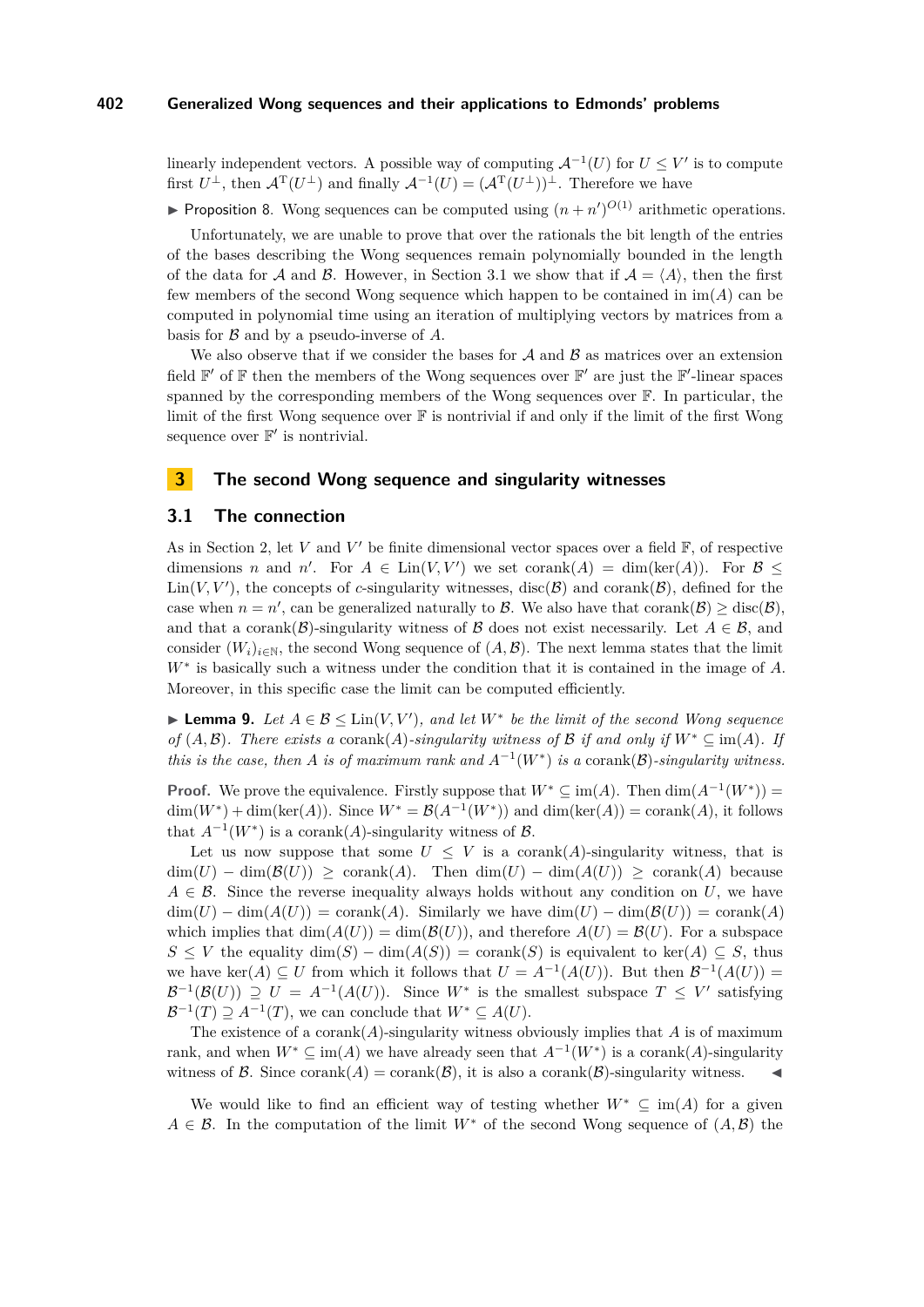computationally hard step is applying iteratively  $A^{-1}$ . We overcome this difficulty by introducing a pseudo-inverse of *A* in the computation. We describe now this method.

Let  $n = \dim(V)$  and  $n' = \dim(V')$ . First of all we assume without loss of generality that  $n = n'$ . Indeed, if  $n < n'$  we can add as a direct complement a suitable space to *V* on which B acts as zero, and if  $n > n'$ , we can embed V' into a larger space. In terms of matrices, this means augmenting the elements of  $\beta$  by zero columns or zero rows to obtain square matrices. This procedure affects neither the ranks of the matrices in  $\beta$  nor the singularity witnesses.

We say that a nonsingular linear map  $A' : V' \to V$  is a *pseudo-inverse* of A if the restriction of  $A'$  to  $\text{im}(A)$  is the inverse of the restriction of  $A$  to a direct complement of  $ker(A)$ . Such a map can be efficiently constructed as follows. Choose a direct complement *U* of ker(*A*) in *V* as well as a direct complement *U*' of im(*A*) in *V*'. Then take the map  $A'_0$ : im(*A*)  $\rightarrow$  *U* such that  $AA'_0$  is the identity of im(*A*) and take an arbitrary nonsingular linear map  $A'_1: U' \to \text{ker}(A)$ . Finally let  $A'$  be the direct sum of  $A'_0$  and  $A'_1$ .

<span id="page-6-0"></span>**► Lemma 10.** Let  $A \in \mathcal{B} \leq \text{Lin}(V, V')$  and let  $A'$  be a pseudo-inverse of  $A$ *. There exists a* corank(*A*)*-singularity witness of*  $\mathcal{B}$  *if and only if*  $(\mathcal{B}A')^i(\text{ker}(AA')) \subseteq \text{im}(A)$ *, for all*  $i \in [n]$ *. This can be tested in polynomial time, and if the condition holds then A is of maximum rank* and  $A'(W^*)$  is a corank $(B)$ -singularity witness which also can be computed deterministically *in polynomial time.*

**Proof.** It follows from Lemma [9](#page-5-2) that a corank( $A$ )-singularity witness exists if and only if  $W_i \subseteq \text{im}(A)$ , for  $i = 1, \ldots, n$ . Observing that  $(\mathcal{B}A')^i(\text{ker}(AA')) \subseteq W_i$  for  $i = 1, \ldots, n$ , to prove the equivalence it is sufficient to show that if  $(BA')^i(\ker(AA')) \subseteq \text{im}(A)$  for  $i = 1, ..., n$ then  $W_i = (\mathcal{B}A')^i(\ker(AA'))$  for  $i = 1, \ldots, n$ . The proof is by induction. For  $i = 1$  the claim  $W_1 = \mathcal{B}A'(\text{ker}(AA'))$  holds since  $\text{ker}(AA') = A'^{-1}(\text{ker}(A))$ . For  $i > 1$ , by definition  $W_i = \mathcal{B}A^{-1}(W_{i-1})$ . Since every subspace  $W \leq \text{im}(A)$  satisfies  $A^{-1}W = A'W + \text{ker}(A)$ , where + denotes the direct sum, we get  $W_i \subseteq \mathcal{B}A'(W_{i-1}) + \mathcal{B}(\ker(A))$ . Observe that  $\mathcal{B}(\ker(A)) = W_1$ . We will show that  $W_1 \subseteq \mathcal{B}A'(W_{i-1})$  and then we conclude by the inductive hypothesis. We know that  $W_1 \subseteq W_{i-1}$  from the properties of the Wong sequence, therefore it is sufficient to show that  $W_{i-1} \subseteq \mathcal{B}A'(W_{i-1})$ . But  $W_{i-1} = AA'(W_{i-1})$  since  $W_i \subseteq \text{im}(A)$ and  $A'$  is the inverse of  $A$  on  $\text{im}(A)$ .

Based on this equivalence, testing the existence of a corank(*A*)-singularity witness can be accomplished by a simple algorithm, [\[18,](#page-11-18) Lemma 10] for details.

If we find that the condition holds then  $A'(W^*)$  by Lemma [9](#page-5-2) is a corank( $\mathcal{B}$ )-singularity witness, and it can be easily computed from *W*<sup>∗</sup> . J

# **3.2 The power overflow problem**

For  $A \in \mathcal{B} \leq \text{Lin}(V, V')$ , we would like to know whether *A* is of maximum rank in *B*. With the help of the limit  $W^*$  of the second Wong sequence of  $(A, \mathcal{B})$  we have established a sufficient condition: we know that if  $W^* \subseteq \text{im}(A)$  then A is indeed of maximum rank. Our results until now do not give a necessary condition for the maximum rank. Now we show that the second Wong sequence actually allows to translate this question to the *power overflow* problem (PO) which we define below. As a consequence an efficient solution of the PO guarantees an efficient solution for the SMR. The reduction is mainly based on a theorem of Atkinson and Stephens [\[1\]](#page-10-5) which essentially says that over big enough fields, in 2-dimensional matrix spaces  $\mathcal{B}$ , the equality corank( $\mathcal{B}$ ) = disc( $\mathcal{B}$ ) holds.

<span id="page-6-1"></span>▶ Proposition 11 ([\[1\]](#page-10-5)). Assume that  $|\mathbb{F}| > n$ , and let  $A, B \in \text{Lin}(V, V')$ . If *A* is a maximum rank element of  $\langle A, B \rangle$  then there exists a corank(*A*)-singularity witness of  $\langle A, B \rangle$ .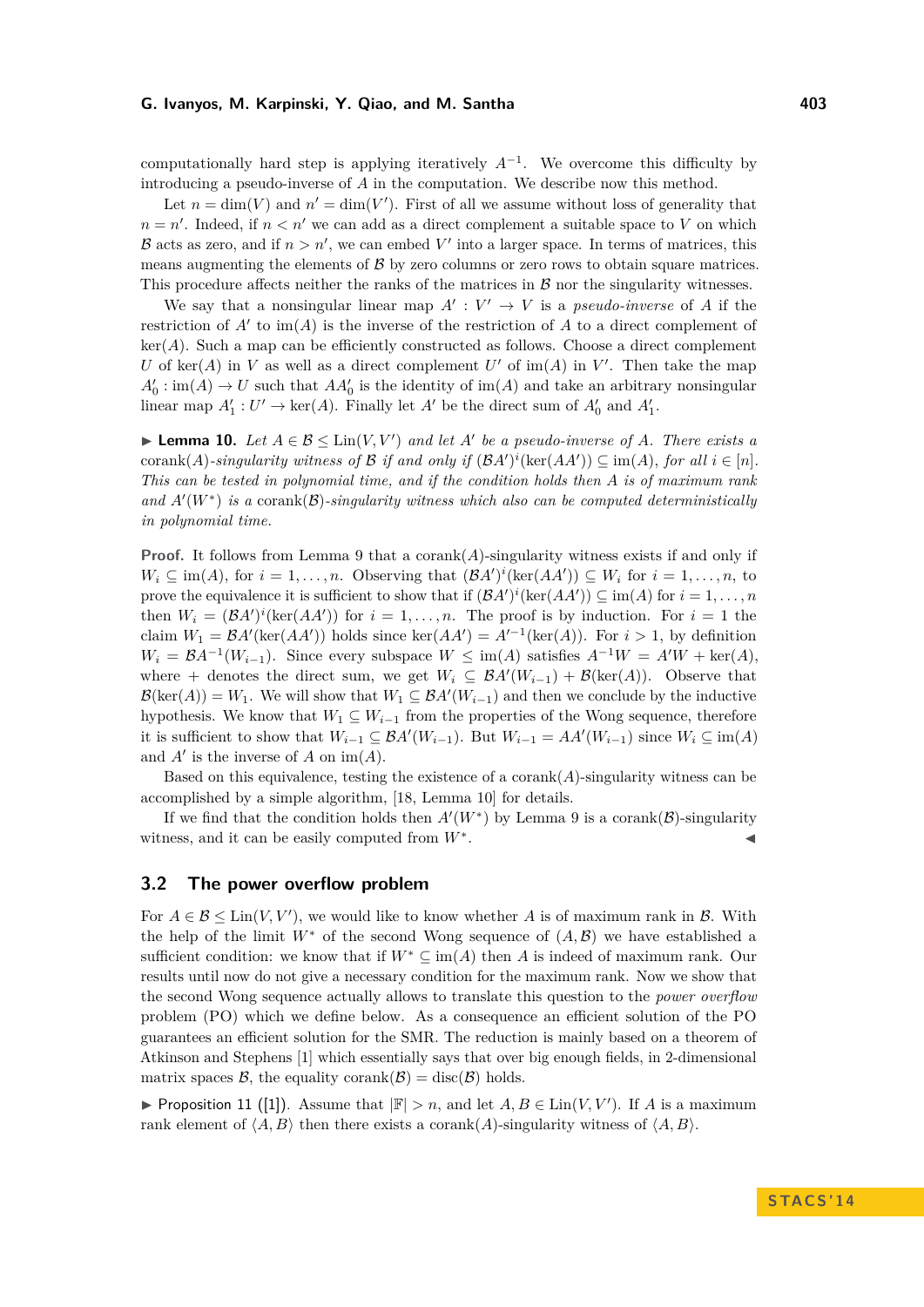Combining Lemma [10](#page-6-0) and Proposition [11](#page-6-1) we get also an equivalent condition for *A* being of maximum rank.

<span id="page-7-1"></span>**► Lemma 12.** *Assume that*  $|\mathbb{F}| > n$ *. Let*  $A \in \mathcal{B} \leq \text{Lin}(V, V')$ *, and let*  $A'$  *be a pseudo-inverse of A.* Then *A is of maximum rank in*  $\mathcal{B}$  *if and only if for every*  $B \in \mathcal{B}$  *and for all*  $i \in [n]$ *, we have*

$$
(BA')^i(\ker(AA')) \subseteq \text{im}(A).
$$

**Proof.** First observe that *A* is of maximum rank in B if and only if for every  $B \in \mathcal{B}$ , it is of maximum rank in  $\langle A, B \rangle$ . For a fixed *B*, by Proposition [11](#page-6-1) and Lemma [10,](#page-6-0) *A* is of maximum rank in  $\langle A, B \rangle$  exactly when  $(\langle B, A \rangle A')^i(\text{ker}(AA')) \subseteq \text{im}(A)$ , for all  $i \in [n]$ . From that we can conclude since  $A'$  is the inverse of  $A$  on im( $A$ ).

This lemma leads us to reduce the problems of deciding if *A* is of the maximum rank, and finding a matrix of rank larger than *A* when this is not the case, to the following question. ▶ Problem 13 (The power overflow problem). Given  $\mathcal{D} \leq M(n, \mathbb{F})$ ,  $U \leq \mathbb{F}^n$  and  $U' \leq \mathbb{F}^n$ , output  $D \in \mathcal{D}$  and  $\ell \in [n]$  s.t.  $D^{\ell}(U) \nsubseteq U'$ , if there exists such  $(D, \ell)$ . Otherwise say **no**.

The power overflow problem admits an efficient randomized algorithm when  $|\mathbb{F}| = \Omega(n)$ . For the rank-1 spanned case we show a deterministic solution regardless of the field size.

<span id="page-7-0"></span>**► Theorem 14.** Let  $\mathcal{D} \leq M(n, \mathbb{F})$  be spanned by rank-1 matrices. Then there exists  $D \in \mathcal{D}$ *and*  $\ell \in [n]$  *such that*  $D^{\ell}(U) \nsubseteq U'$  *if and only if there exists*  $\ell \in [n]$  *such that*  $D^{\ell}(U) \nsubseteq U'$ . *The power overflow problem for* D *can be solved deterministically in polynomial time.*

Using this result whose proof is given in Section [4](#page-8-0) we are now ready to prove Theorem [1.](#page-2-1) **Proof of Theorem [1.](#page-2-1)** First we suppose that  $|\mathbb{F}| \ge n + 1$ . Let A be an arbitrary matrix in B. The algorithm iterates the following process until *A* becomes of maximum rank.

We run the algorithm of Lemma [10](#page-6-0) to test whether  $(BA')^i(\ker(AA')) \subseteq \text{im}(A)$  for  $i \in [n]$ . If this condition holds then *A* is of maximum rank, and the algorithm also gives a corank( $\beta$ )-singularity witness. Otherwise we know by Theorem [14](#page-7-0) that there exists  $B \in \mathcal{B}$  and  $i \in [n]$ such that  $(BA')^i(\ker(AA')) \nsubseteq \text{im}(A)$ . We apply the algorithm of Theorem [14](#page-7-0) with input  $\mathcal{B}A'$ , ker( $AA'$ ) and im( $A$ ), which finds such a couple  $(B, i)$ . Lemma [12](#page-7-1) applied to  $\langle A, B \rangle$ implies that *A* is not of maximum rank in  $\langle A, B \rangle$ . If *A* has rank  $r \leq n-1$  which is not maximal in  $\langle A, B \rangle$ , then the determinant of an appropriate  $(r + 1) \times (r + 1)$  minor is a nonzero polynomial of degree at most  $r + 1$  which has at most  $r + 1 \leq n$  roots. We then pick *n* + 1 arbitrary field elements  $\lambda_1, \ldots, \lambda_{n+1}$ , and we know that for some  $1 \leq j \leq n+1$  we have rank $(A + \lambda_j B)$  > rank $(A)$ . We replace *A* by  $A + \lambda_j B$  and restart the process.

At the end of each iteration, by a reduction procedure described in [\[7\]](#page-10-6) we can achieve that the matrix *A*, written as a linear combination of  $B_1, \ldots, B_m$  has coefficients from a fixed subset  $K \subseteq \mathbb{F}$  of size  $n + 1$ . In fact, if  $A = \alpha_1 B_1 + \alpha_2 B_2 \ldots + \alpha_m B_m$  has rank r then for at least one  $\kappa_1 \in K$  the matrix  $\kappa_1 B_1 + \alpha_2 B_2 \ldots + \alpha_m B_m$  has rank at least *r*. This way all the coefficients  $\alpha_j$  can be replaced with an appropriate element from *K*.

As in each iteration we either stop (and conclude with *A* being of maxiaml rank), or increase the rank of *A* by at least 1, the number of iterations is at most *n*. Also, each iteration takes polynomial many steps since the processes of Lemma [10](#page-6-0) and Theorem [14](#page-7-0) are polynomial. Therefore the overall running time is also polynomial.

We can compute the maximum rank over a field of size less than  $n + 1$  by running the above procedure over a sufficiently large extension field. The maximum rank will not grow if we go over an extension. This follows from the fact that the equality corank( $\mathcal{B}$ ) = disc( $\mathcal{B}$ ) holds over any field if  $\beta$  is spanned by an arbitrary matrix and by rank one matrices, see [\[19\]](#page-11-3).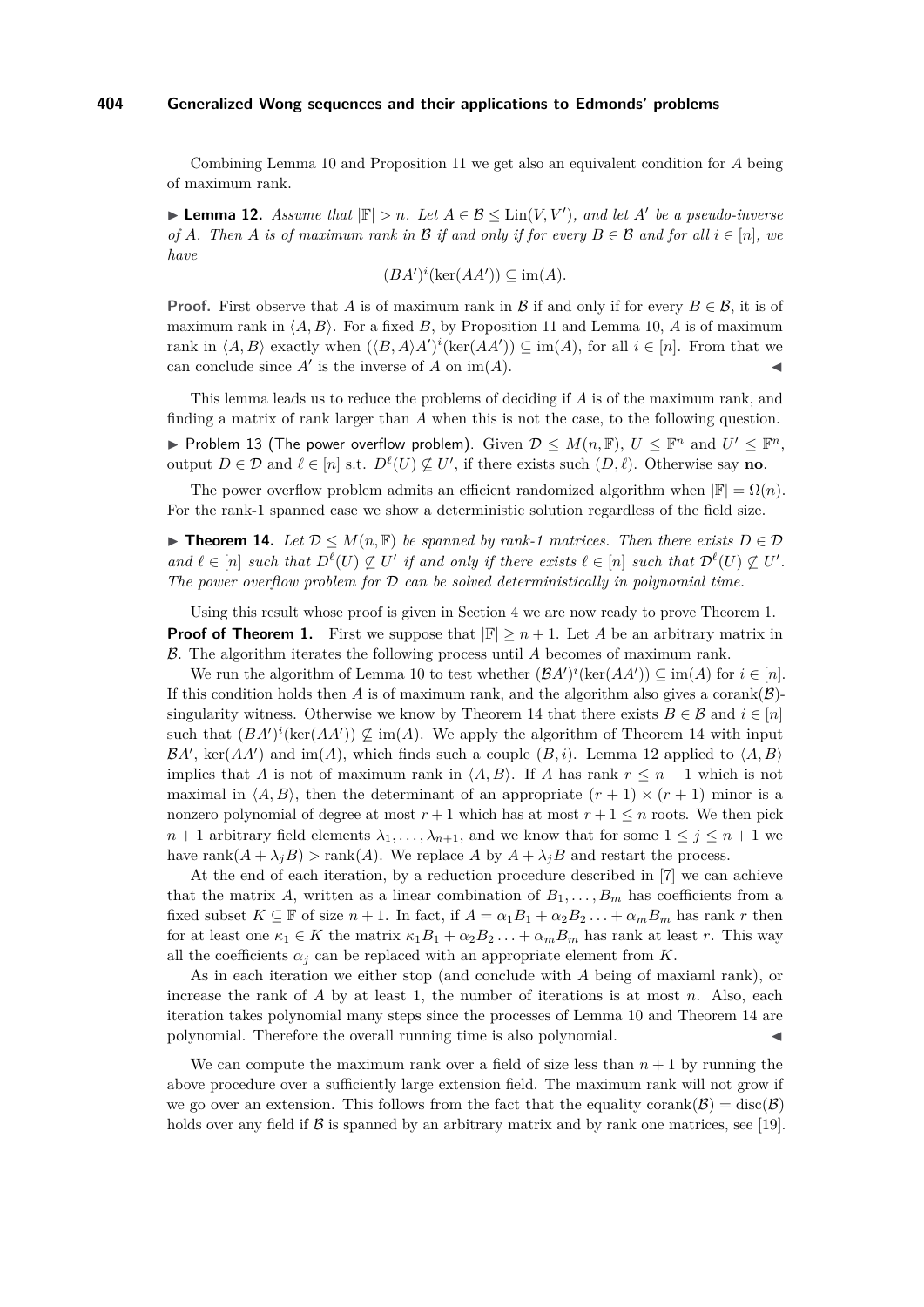# <span id="page-8-0"></span>**4 The power overflow problem for rank-**1 **spanned matrix spaces**

In this section we prove **Theorem [14](#page-7-0)**. Given subspaces  $U, U'$  of  $\mathbb{F}^n$  as well as a basis  ${D_1, \ldots, D_m}$  for a matrix space  $D \leq M(n, \mathbb{F})$ , we will show is that in polynomial time we can decide if  $\mathcal{D}^{\ell}(U) \nsubseteq U'$  for some  $\ell$ , and if this holds then find  $D \in \mathcal{D}$  s.t.  $D^{\ell}(U) \nsubseteq U'$ .

Formally let  $\ell = \ell(\mathcal{D})$  be the smallest integer *j* s.t.  $\mathcal{D}^j(U) \nsubseteq U'$  if such an integer exists, and *n* otherwise. We start by computing  $\ell$  and for  $1 \leq j \leq \ell$ , bases  $\mathcal{T}_j$  for  $\mathcal{D}^j$ . Set  $\mathcal{T}_1$  =  $\{D_1, \ldots, D_m\}$ . If  $\mathcal{D}^j(U) \not\subseteq U'$  then we set  $\ell = j$  and stop constructing further bases. If  $j = n$ and  $\mathcal{D}^n(U) \subseteq U'$  then we stop the algorithm and output **no**. Otherwise we compute  $\mathcal{T}_{j+1}$  by selecting a maximal linearly independent set form the products of elements in  $\mathcal{T}_i$  and  $\mathcal{T}_1$ .

We are now looking for *D* such that  $D^{\ell}(U) \nsubseteq U'$ . For  $i \in [\ell]$ , we define subspaces  $\mathcal{H}_i$  of  $D$ , which play a crucial role in the algorithm:

 $\mathcal{H}_i = \{ X \in \mathcal{D} \mid \mathcal{D}^{\ell-j} X \mathcal{D}^{j-1}(U) \subseteq U', \ j = 1, \ldots, i-1, i+1, \ldots, \ell \}.$ 

That is,  $X \in \mathcal{H}_i$  if and only if whenever X appears in a place other than the *i*th in a product *P* of  $\ell$  elements from  $\mathcal{D}$  then  $P(U) \subseteq U'$ . The subspaces  $\mathcal{H}_i$  can be computed as follows. Let  $x_1, \ldots, x_m$  be formal variables, an element in  $\mathcal{D}$  can be written as  $X = \sum_{k \in [m]} x_k D_k$ . The condition  $\mathcal{D}^{\ell-j}X\mathcal{D}^{j-1}(U) \subseteq U'$  is equivalent to the set of the following homogeneous linear equations in the variables  $x_k$ :  $\langle Z(\sum_{k \in [m]} x_k D_k) Z' u, v \rangle = 0$ , where *Z* is from  $\mathcal{T}_{\ell-j}$ ,  $Z'$ is from  $\mathcal{T}_{j-1}$ , *u* is from a basis for *U* and *v* is from a basis for  $U'^{\perp}$ . Thus  $\mathcal{H}_i$  can be computed by solving a system of polynomially many homogeneous linear equations. Note that the coefficients of the equations are scalar products of vectors from a basis for  $U'^{\perp}$  by vectors obtained as applying products of  $\ell$  matrices from  $\{D_1, \ldots, D_m\}$  to basis elements for *U*. The definition of  $\mathcal{H}_i$  implies the following.

<span id="page-8-2"></span>▶ **Lemma 15.** For a matrix  $X = X_1 + \ldots + X_\ell$  with  $X_i \in \mathcal{H}_i$ , we have  $X^\ell(U) \subseteq U'$  if and *only if*  $X_{\ell} \cdots X_2 X_1(U) \subseteq U'$ .

**Proof.** We have  $X^m = \sum_{\sigma} X_{\sigma(\ell)} \cdots X_{\sigma(1)}$ , where the summation is over the maps  $\sigma : [\ell] \to [\ell]$ . When  $\sigma$  is not the identity map then there exists an index *j* such that  $\sigma(j) \neq j$ . Then  $X_{\sigma(\ell)} \cdots X_{\sigma(1)}(U) \subseteq U'$  by the definition of  $\mathcal{H}_{\sigma(j)}$ . John Stein Stein Stein Stein Stein Stein Stein Stein Stein Stein Stein Stein Stein Stein Stein Stein Stein S<br>Die Stein Stein Stein Stein Stein Stein Stein Stein Stein Stein Stein Stein Stein Stein Stein Stein Stein Stei

In general,  $\mathcal{H}_i$  can be 0. In our setting, due to the existence of rank one generators, fortunately this is far from the case. Recall that  $\ell$  is the smallest integer such that  $\mathcal{D}^{\ell}(U) \nsubseteq U'$ .

# <span id="page-8-1"></span> $\blacktriangleright$  **Lemma 16.** We have  $\mathcal{H}_{\ell} \cdots \mathcal{H}_1(U) \not\subseteq U'.$

**Proof.** Assume that  $D$  is spanned by the rank one matrices  $C_1, \ldots, C_m$ . Then there exist indices  $k_1, \ldots, k_\ell$  such  $C_{k_\ell} \cdots C_{k_1}(U) \not\subseteq U'$ . We show that  $C_{k_i} \in \mathcal{H}_i$ , for  $i \in [\ell]$ , this implies immediately  $\mathcal{H}_{\ell} \cdots \mathcal{H}_1(U) \not\subseteq U'$ . Assume by contradiction that  $C_{k_i} \notin \mathcal{H}_i$ , for some *i* ∈ [ $\ell$ ]. Then  $\mathcal{D}^{\ell-j}C_{k_i}\mathcal{D}^{j-1}(U) \nsubseteq U'$ , for some  $j \neq i$ . On the other hand  $C_{k_i}$  satisfies  $\mathcal{D}^{\ell-i}C_{k_i}\mathcal{D}^{i-1}(U) \nsubseteq U'$ . Since  $C_{k_i}$  is of rank 1 we have  $C_{k_i}\mathcal{D}^{j-1}(U) = C_{k_i}\mathcal{D}^{i-1}(U)$ , which yields that neither  $\mathcal{D}^{\ell-i}C_{k_i}\mathcal{D}^{j-1}(U)$  nor  $\mathcal{D}^{\ell-j}C_{k_i}\mathcal{D}^{i-1}(U)$  is contained in  $U'$ . However one of these products is shorter than  $\ell$ , contradicting the minimality of  $\ell$ .

To finish the algorithm, we compute bases for products  $\mathcal{H}_i \cdots \mathcal{H}_1$ , for  $i \in [n]$ , in a way similar to computing bases for  $\mathcal{D}^i$ . Then we search the basis of  $\mathcal{H}_\ell$  for an element *Z* such that  $Z\mathcal{H}_{\ell-1} \cdots \mathcal{H}_1(U) \not\subseteq U'$ . We put  $X_{\ell} = Z$  and continue searching the basis of  $\mathcal{H}_{\ell-1}$  for an element *Z* such that  $X_{\ell}Z\mathcal{H}_{\ell-2}\cdots\mathcal{H}_1(U) \nsubseteq U'$ . Continuing the iteration, Lemma [16](#page-8-1) ensures that eventually we find  $X_i \in \mathcal{H}_i$ , for  $i \in [\ell]$ , such that  $X_{\ell} \cdots X_1(U) \nsubseteq U'$ . We set  $D = X_1 + \ldots + X_\ell$ , then by Lemma [15](#page-8-2) we have  $D^\ell(U) \not\subseteq U'$ . We return *D* and  $\ell$ .  $\Box$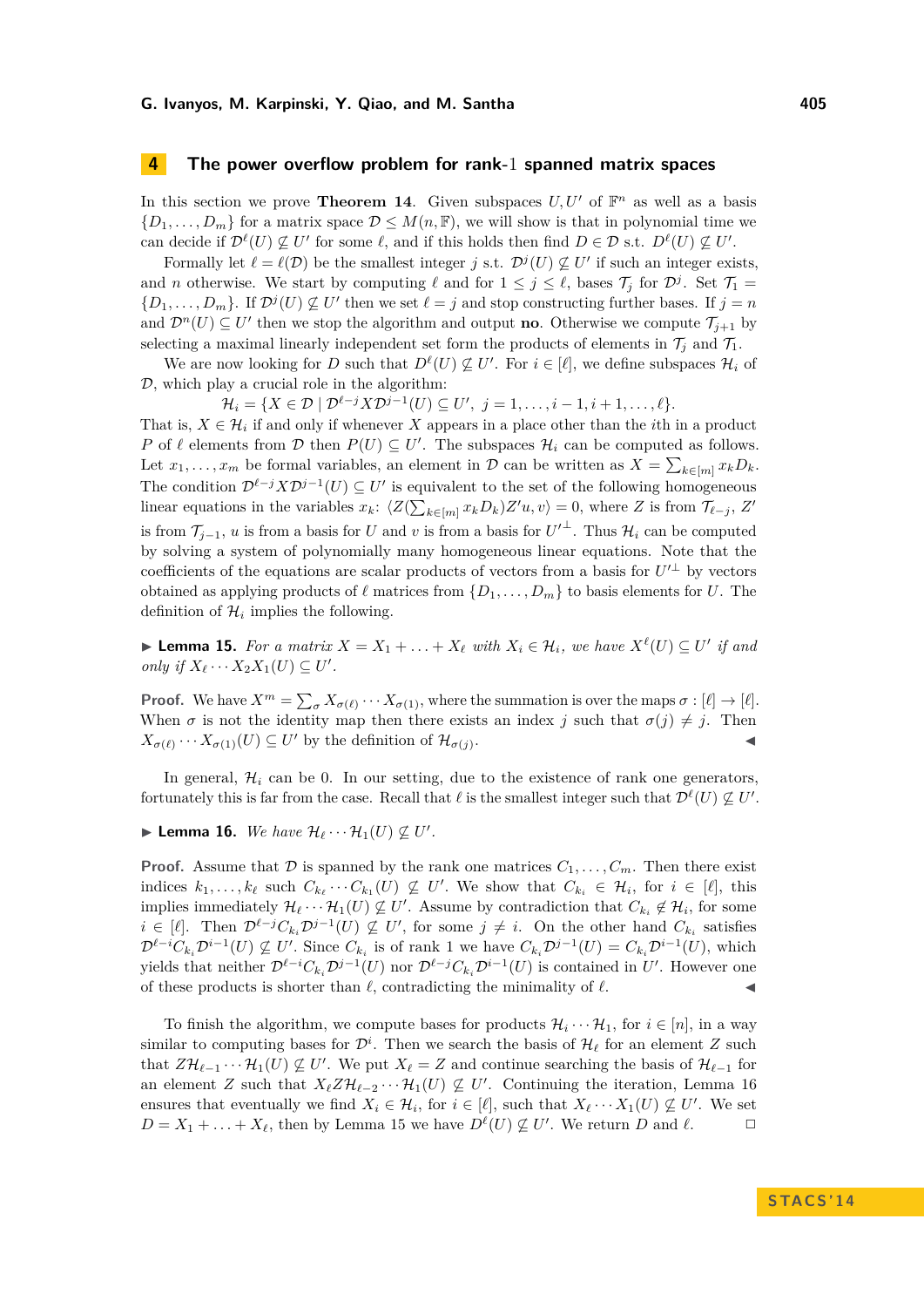# <span id="page-9-0"></span>**5 The first Wong sequence and triangularizable matrix spaces**

Here we only give a proof outline of Theorem [2,](#page-2-2) and the reader is referred to the full version [\[18,](#page-11-18) Section 5] for details. Our task is to determine whether there exists a nonsingular matrix in a triangularizable matrix space, and finding such a matrix if exists. Let  $\mathbb{F}'$  be an extension field of  $\mathbb{F}$ , and recall that  $\mathcal{B} \leq M(n, \mathbb{F})$  is triangularizable if there exist nonsingular  $C, D \in M(n, \mathbb{F}')$ , s.t.  $\forall B \in \mathcal{B}, DBC^{-1}$  is upper triangular. Our starting point is the following lemma, which connects first Wong sequences with singularity witnesses.

<span id="page-9-1"></span>**► Lemma 17.** Let  $A \in \mathcal{B} \leq M(n, \mathbb{F})$ , and let  $U^*$  be the limit of the first Wong sequence *of*  $(A, \mathcal{B})$ *. Set*  $d = \dim(U^*)$ *. Then either*  $U^*$  *is a singularity witness of*  $\mathcal{B}$ *, or there exist nonsingular matrices*  $P, Q \in M(n, \mathbb{F})$ *, such that*  $\forall B \in \mathcal{B}, QBP^{-1}$  *is of the form*  $\begin{bmatrix} X & Y \ 0 & Z \end{bmatrix}$ 0 *Z , where*  $X$  *is of size*  $d \times d$ *, and*  $B$  *is nonsingular in the*  $X$ *-block.* 

Lemma [17](#page-9-1) suggests a recursive algorithm: take an arbitrary  $A \in \mathcal{B}$  and compute  $U^*$ , the limit of the first Wong sequence of  $(A, \mathcal{B})$ . If we get a singularity witness, we are done. Otherwise, if  $U^* \neq 0$ , as the *X*-block is already nonsingular, we only need to focus on the nonsingularity of *Z*-block which is of smaller size. To make this idea work, we have to satisfy essentially two conditions. We must find some A such that  $U^* \neq 0$ , and to allow for recursion the specific property of the matrix space  $\beta$  we are concerned with has to be inherited by the subspace corresponding to the *Z*-block. It turns out that in the triangularizable case these two problems can be taken care of by the following Lemma.

<span id="page-9-2"></span>▶ **Lemma 18.** *Let*  $\mathcal{B} \leq \mathbb{F}$  *be given by a basis*  $\{B_1, \ldots, B_m\}$ *, and suppose that there exist nonsingular matrices*  $C, D \in M(n, \mathbb{F}')$  *such that*  $B_i = DB_i'C^{-1}$  *and*  $B_i' \in M(n, \mathbb{F}')$  *is upper triangular for every*  $i \in [m]$ *. Then we have the following.* 

- **1.** *Either*  $\cap_{i \in [m]} \ker(B_i) \neq 0$ , or there exists  $j \in [m]$  and  $0 \neq U \leq \mathbb{F}^n$  *s.t.*  $B_j(U) = \mathcal{B}(U)$ .
- **2.** Suppose there exist  $j \in [m]$  and  $0 \neq U \leq \mathbb{F}^n$  s.t.  $B_j(U) = \mathcal{B}(U)$ , and  $\dim(U) =$ dim( $B_j(U)$ )*.* Let  $B_i^*: \mathbb{F}^n/U \to \mathbb{F}^n/\mathcal{B}(U)$  be the linear map induced by  $B_i$ , for  $i \in [m]$ *. Then*  $\mathcal{B}^* = \langle B_1^*, \ldots, B_m^* \rangle$  *is triangularizable over*  $\mathbb{F}'$ *.*

**Proof.** 1. Let  $\{e_i \mid i \in [n]\}$  be the standard basis of  $\mathbb{F}^n$ , and  $c_i = C(e_i)$  and  $d_i = D(e_i)$  for  $i \in [n]$ . If  $B_i'(1, 1) = 0$  for all  $i \in [m]$  then  $c_1$  is in the kernel of every  $B_i$ 's. If there exists *j* such that  $B'_j(1,1) \neq 0$ , we set  $U' = \langle c_1 \rangle \leq \mathbb{F}'^n$ . Then it is clear that  $\langle d_1 \rangle = B_j(U') = \mathcal{B}(U')$ . It follows that the first Wong sequence of  $(B_j, \mathcal{B})$  over  $\mathbb{F}'$  has nonzero limit, and therefore the same holds over F. We can choose for *U* this limit.

2. First we recall that for a vector space *V* of dimension *n*, a complete flag of *V* is a nested sequence of subspaces  $0 = V_0 \subset V_1 \subset \cdots \subset V_n = V$ . For  $\mathcal{A} \leq \text{Lin}(V, V')$  with  $\dim(V) = \dim(V') = n$ , the matrix space A is triangularizable if and only if  $\exists$  complete flags  $0 = V_0 \subset V_1 \subset \cdots \subset V_n = V$  and  $0 = V'_0 \subset V'_1 \subset \cdots \subset V'_n = V'$  s.t.  $\mathcal{A}(V_i) \subseteq V'_i$  for  $i \in [n]$ .

For  $U \leq \mathbb{F}^n$ , let  $\mathbb{F}'U$  be the linear span of *U* in  $\mathbb{F}'^n$ . We think of  $B_i$ 's and  $B_i^*$ 's as linear maps over  $\mathbb{F}'$  in a natural way. Let  $\ell = \dim(\mathbb{F}'^n / \mathbb{F}' U)$ . For  $0 \leq i \leq n$  set  $S_i = \langle c_1, \ldots, c_i \rangle$  and  $T_i = \langle d_1, \ldots, d_i \rangle$ . Obviously  $\mathcal{B}(S_i) \subseteq T_i$  for  $0 \leq i \leq n$ . Let  $S_i^* = S_i / \mathbb{F}'U$  and  $T_i^* = T_i / \mathcal{B}(\mathbb{F}'U)$ , and consider  $S_0^* \subseteq \cdots \subseteq S_n^*$  and  $T_0^* \subseteq \cdots \subseteq T_n^*$ . We claim that  $\forall i \in [n], \dim(S_i^*) \geq \dim(T_i^*)$ . This is because as  $T_i \cap \mathcal{B}(\mathbb{F}^t U) \supseteq B_j(S_i \cap \mathbb{F}^t U)$ , by  $\dim(\mathbb{F}^t U) = \dim(B_j(\mathbb{F}^t U))$ ,  $\dim(B_j(S_i \cap \mathbb{F}^t U))$  $\mathbb{F}'U$ ))  $\geq \dim(S_i \cap \mathbb{F}'U)$ . Thus  $\dim(S_i \cap \mathbb{F}'U) \leq \dim(T_i \cap \mathcal{B}(\mathbb{F}'U)$ ), and  $\dim(S_i^*) \geq \dim(T_i^*)$ . As  $\mathcal{B}^*(S_i^*) \subseteq T_i^*$ ,  $\dim(S_{i+1}^*) - \dim(S_i^*) \leq 1$ , and  $\dim(T_{i+1}^*) - \dim(T_i^*) \leq 1$ , there exist  $S_0^* \subset S_{j_1}^* \subset \cdots \subset S_{j_\ell}^* = S_n^*$  and  $T_0^* \subset T_{k_1}^* \subset \cdots \subset T_{k_\ell}^* = T_n^*$ , s.t.  $\dim(S_{j_h}) = \dim(T_{k_h}) = h$ . Furthermore, by  $\dim(S_i^*) \geq \dim(T_i^*)$ ,  $j_h \leq k_h$ , thus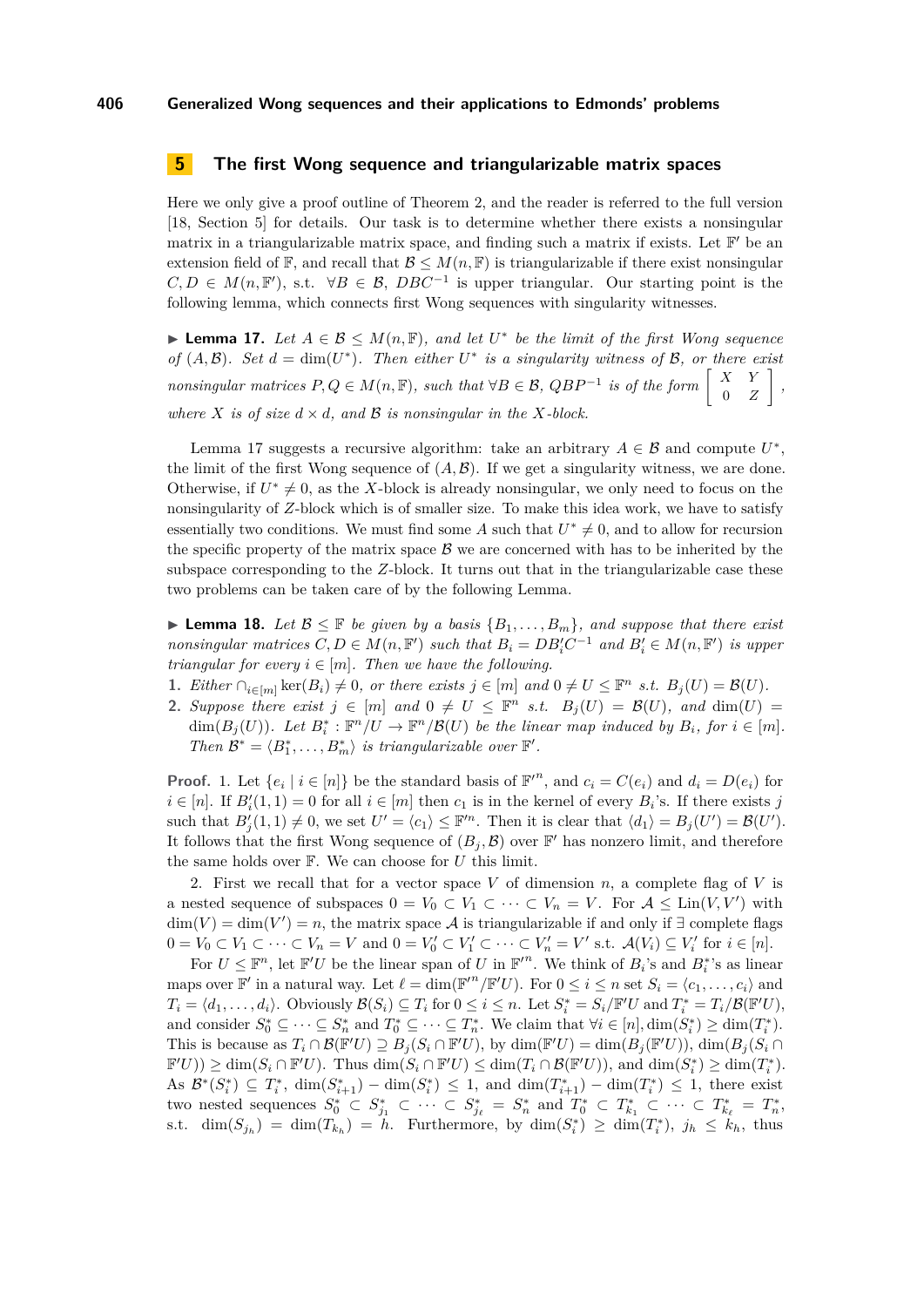$\mathcal{B}^*(S_{j_h}^*) \subseteq \mathcal{B}^*(S_{k_h}^*) \subseteq T_{k_h}^*$ ,  $\forall h \in [\ell]$ . That is, the two nested sequences are complete flags, and  $\overline{\mathcal{B}}^*$  is triangularizable over  $\mathbb{F}'$ . J

#### Given the above preparation, we can now outline the algorithm for Theorem [2.](#page-2-2)

**Proof of Theorem [2.](#page-2-2)** First we consider finite fields. The algorithm recurses on the size of the matrices, with the base case being the size one. It checks at the beginning whether  $\cap_{i\in[m]}$  ker( $B_i$ ) = 0. If this is the case then it returns  $\cap_{i\in[m]}$  ker( $B_i$ ) which is a singularity witness. Otherwise, for all  $i \in [m]$ , it computes the limit  $U_i^*$  of the first Wong sequence for  $(B_i, \mathcal{B})$ . By Lemma [18](#page-9-2) (1) there exists  $j \in [m]$  such that  $U_j^* \neq 0$  and  $B_j(U_j^*) = \mathcal{B}(U_j^*)$ . The algorithm then recurses on the induced actions  $B_i^*$ 's of  $B_i$ 's, which are also triangularizable by Lemma [18](#page-9-2) (2). When  $\beta$  is nonsingular the algorithm should return a nonsingular matrix. This nonsingular matrix is built step by step by the recursive calls, at each step we have to construct a nonsingular linear combination of  $B_j$  and the matrix returned by the call. For this we need  $n + 1$  field elements.

The case of the rational numbers can be reduced to the case of finite fields. Let *b* be a bound on the absolute values of entries in  $B_i$ 's. It can be shown that there exists a prime number *p* of value polynomially bounded by  $\log b$  and *n* s.t. the following holds: let  $B_i'$ be the matrix  $B_i$  modulo p. When  $\beta$  is triangularizable and nonsingular then the matrix space spanned by  $B_i'$  is triangularizable over an extension field of  $\mathbb{F}_p$  and nonsingular. If  $\beta$  is singular, modulo any prime the matrix space is singular. So we enumerate all prime numbers up to the given polynomial bound, and for each prime use the algorithm over finite  $\blacksquare$  fields.

**Acknowledgements.** We would like to thank the anonymous reviewers for careful reading and pointing out some gaps in an earlier version of the paper. Most of this work was conducted when G. I., Y. Q. and M. S. were at the Centre for Quantum Technologies (CQT) in Singapore, and partially funded by the Singapore Ministry of Education and the National Research Foundation, also through the Tier 3 Grant "Random numbers from quantum processes". Research partially supported by the European Commission IST STREP project Quantum Algorithms (QALGO) 600700, by the French ANR Blanc program under contract ANR-12-BS02-005 (RDAM project), by the Hungarian Scientific Research Fund (OTKA), Grants NK105645 and K77476, and by the Hausdorff grant EXC59-1/2.

#### **References**

- <span id="page-10-5"></span>**1** M. D. Atkinson and N. M. Stephens. Spaces of matrices of bounded rank. *The Quarterly Journal of Mathematics*, 29(2):221–223, 1978.
- <span id="page-10-3"></span>**2** T. Berger and S. Trenn. The quasi-Kronecker form for matrix pencils. *SIAM Journal on Matrix Analysis and Applications*, 33(2):336–368, 2012.
- <span id="page-10-4"></span>**3** Thomas Berger and Stephan Trenn. Addition to "the quasi-Kronecker form for matrix pencils". *SIAM Journal on Matrix Analysis and Applications*, 34(1):94–101, 2013.
- <span id="page-10-1"></span>**4** Stuart J. Berkowitz. On computing the determinant in small parallel time using a small number of processors. *Information Processing Letters*, 18(3):147–150, 1984.
- <span id="page-10-0"></span>**5** Jonathan F. Buss, Gudmund S. Frandsen, and Jeffrey O. Shallit. The computational complexity of some problems of linear algebra. *J. Comput. Syst. Sci.*, 58(3):572–596, 1999.
- <span id="page-10-2"></span>**6** Eric Chitambar, Runyao Duan, and Yaoyun Shi. Multipartite-to-bipartite entanglement transformations and polynomial identity testing. *Physical Reveiw A*, 81(5):052310, 2010.
- <span id="page-10-6"></span>**7** Willem A. de Graaf, Gábor Ivanyos, and Lajos Rónyai. Computing Cartan subalgebras of Lie algebras. *Applicable Algebra in Engineering, Communication and Computing*, 7(5):339– 349, 1996.